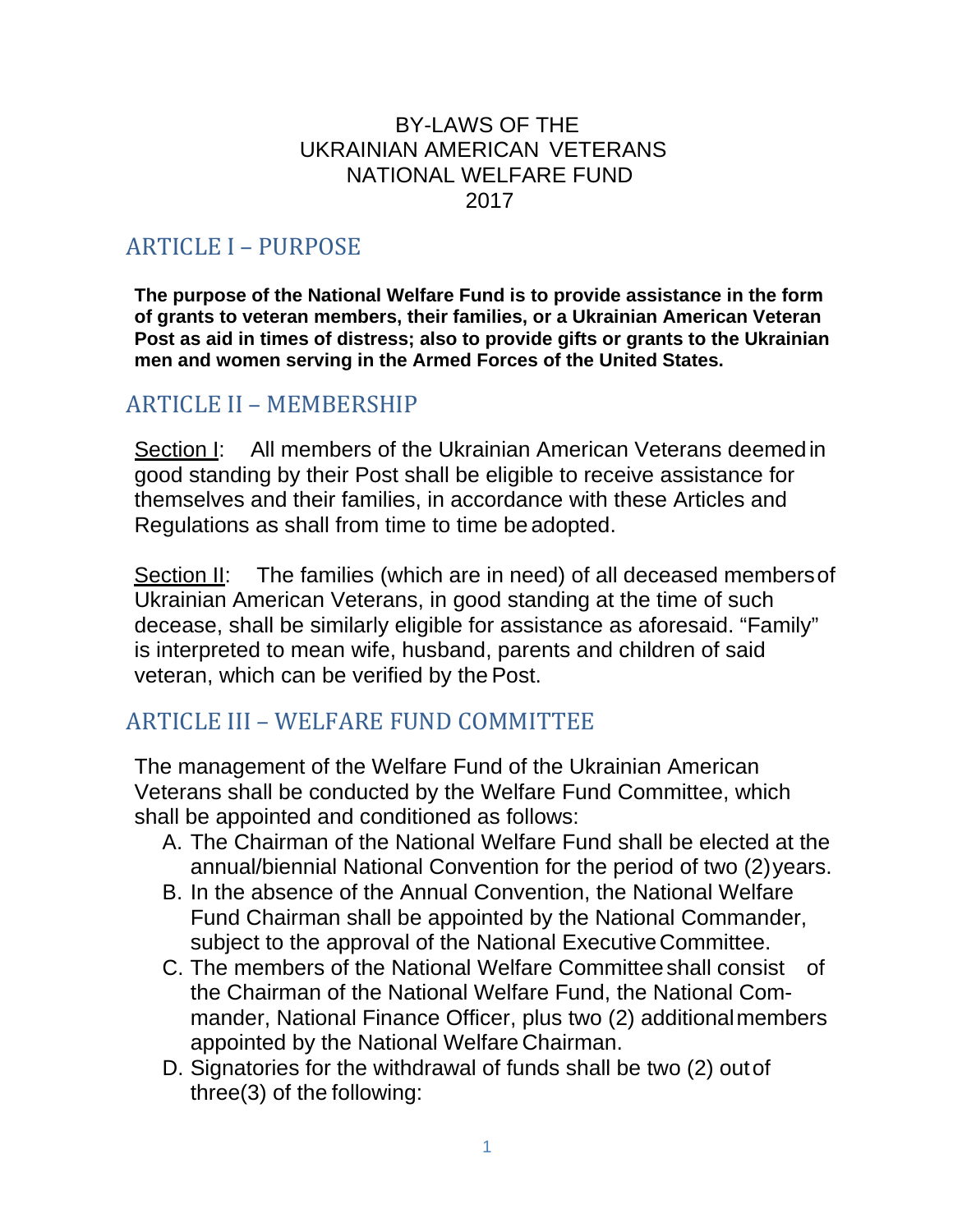- National Welfare Fund Chairman
- National Commander
- National Finance Officer

E. Removal of a member of the Welfare Fund Committee shall be effected only by a 2/3 vote of the members of the National Executive Committee; provided, however, the subject shall have full opportunity for a hearing before the National Executive Committee.

## ARTICLE IV – DUTIES OF THE WELFARE FUND COMMITTEE

Section I: The Welfare Fund Committee shall have complete control and responsibility of all monies and proceedings of the Welfare Fund; subject to express limitations as specifically set forth in these Articles.

Section II: Each newly appointed Welfare Committee shall select a Treasurer, a veteran who shall be the Custodian of the funds and who shall be bonded at a sum to be settled annually.

Section III: Each newly appointed Welfare Fund Committee shall select a Secretary and such other officers as they shall from time to time deem necessary and, with the approval of the National Executive Committee, shall have the power to employ secretarial assistants.

Section IV: The Welfare Committee shall promulgate regulations governing the acquisition and distribution of funds, mechanics of application and other matters in accordance with the Ideals and Purposes of these Articles, and shall have the power to alter and change regulations in its discretion, PROVIDING HOWEVER, that all applications of families of deceased members shall be subject to approval by the National Executive Board.

Section V: All grants by the Welfare Fund Committee shall be made free of interest payments.

Section VI: The Welfare Fund Committee shall have complete charge and responsibility for the Annual Welfare Fund Drive.

Section VII: The Chairman of the Welfare Fund Committee shall sitas a member of the National Executive Committee with vote, and shall submit a report in writing at each quarterly meeting of said National Executive Committee.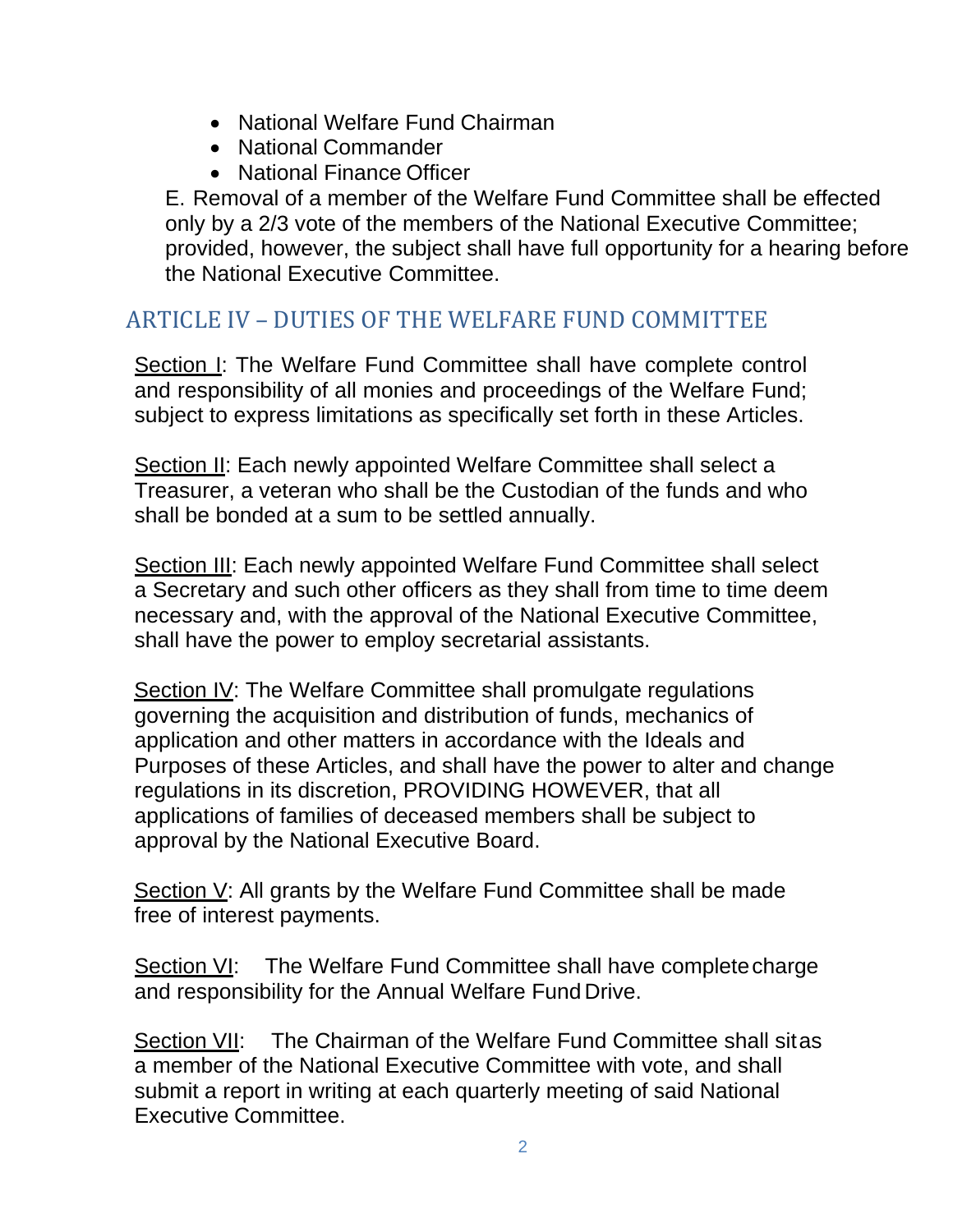Section VIII:- The Welfare Fund Committee shall submit an Annual Report in writing to the Annual Convention of the Ukrainian American Veterans, which report will be subject to further audit by the Convention Auditing Committee.

## ARTICLE V – LIMITATIONS

Section I: The funds of the Welfare Fund shall be used for no other purpose than as set forth in these Articles and under no circumstances will be used for the General Treasury of the Ukrainian American Veterans.

Section II: There shall only be three (3) grants allowed in a member's lifetime of one thousand, two-hunderd and fifty dollars (\$1,250) each. The first three (3) grants are approved by the Welfare Committee. A fourth grant of one thousand, two-hunderd and fifty dollars (\$1,250) is a special grant. This fourth grant is to be used in an emergency and shall be considered only for special occasions such as wheelchairs, hospital beds, special medications, etc. This fourth grant will cover what is needed up to one thousand, two-hunderd and fifty dollars (\$1,250) upon presentation of receipts which have not been covered by any form of health insurance. The National Executive Board must approve this fourth grant after reviewing all the information submitted by said member.

# ARTICLE VI – DISSOLUTION

In the event of the dissolution of the Welfare Fund, all remaining funds in said Fund shall be paid over to a worthy veterans charity at the sole discretion of the National Executive Board.

# ARTICLE VII – AMENDMENTS

These Articles shall be amended by a 2/3 vote of the delegates present and voting at the Annual Convention of the Ukrainian American Veterans.